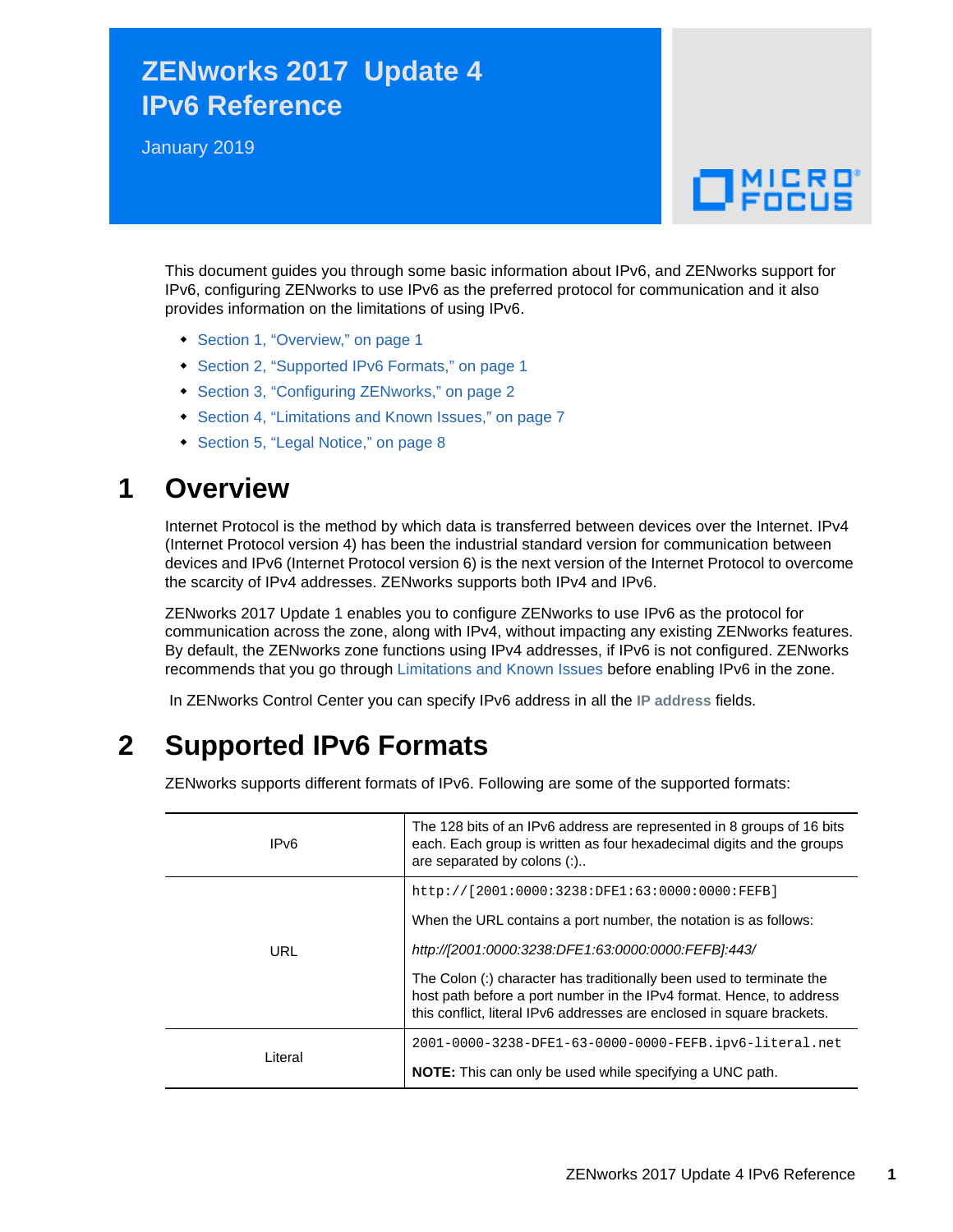| <b>UNC (Uniform Naming)</b><br>Conventions) | $\setminus$ [2001:0000:3238:DFE1:63:0000:0000:FEFB] $\setminus$                                                                                                  |  |
|---------------------------------------------|------------------------------------------------------------------------------------------------------------------------------------------------------------------|--|
| Expanded                                    | 2001:0000:3238:DFE1:0063:0000:0000:FEFB                                                                                                                          |  |
| Compressed                                  | 2001:0:3238:DFE1:63::FEFB<br>ZEN works supports expanded and compressed IPv6 address formats.<br>By default, IPv6 address is displayed in the compressed format. |  |
| <b>CIDR Notation</b>                        | The IPv6 block 2001:db8::/48 represents range of IPv6 addresses<br>from $2001:db8:0:0:0:0:0:0$<br>2001:db8:0:ffff:ffff:ffff:ffff:ffff:                           |  |

**NOTE:** ZENworks does not support the IPv4-mapped IPv6 address format.

Example: *[::ffff:192.168.1.1]* or *::192.168.1.1*.

# <span id="page-1-0"></span>**3 Configuring ZENworks**

This section provides detailed information on how to configure ZENworks to use IPv6.

- [Section 3.1, "Enabling Usage of IPv6 Addresses," on page 2](#page-1-1)
- [Section 3.2, "Configuring IPv6 HTTP Proxy," on page 3](#page-2-0)
- [Section 3.3, "Configuring Location Settings," on page 3](#page-2-1)
- [Section 3.4, "Configuring the Network Environment," on page 4](#page-3-0)
- ◆ [Section 3.5, "L4 Switch Configuration," on page 5](#page-4-0)

### <span id="page-1-1"></span>**3.1 Enabling Usage of IPv6 Addresses**

You can add IPv6 addresses to be include in the closest servers by enabling IPv6 in the **IPv6 Usage Settings** page.

#### **To enable IPv6:**

- 1. Log into **ZENworks Control Center**, and then click **Configuration**.
- 2. In the **Management Zone Settings** panel, click **Infrastructure Management**, and then click the **IPv6 Usage Settings** link.
- 3. In the **IPv6 Usage Settings** panel, select the **Include servers IPv6 addresses in the Closest Server Rules** check-box.

#### **NOTE:**

- At the device level, this setting is applicable only for Primary Servers and Satellite Servers.
- Primary Server or Satellite Server IPv6 addresses will be added during the next Closest Server Rules computation.
- If the setting is enabled at zone level, then IPv6 addresses of all Primary Servers and Satellite Servers will be included in the Closest Servers.
- If the setting is enabled at the folder level, then IPv6 addresses will be included for all servers available in that folder.
- By modifying this setting, deployment packages will not be built automatically, you have to rebuild them manually. Rebuilding the packages enables the new agents to register using the IPv6 address of the Primary Server. For more information, see [Rebuilding Packages](https://www.novell.com/documentation/zenworks-2017-update-4/pdfdoc/zen_discovery_deployment/zen_discovery_deployment.pdf#bjda39p) in the [ZENworks Discovery, Deployment, and Retirement Reference](https://www.novell.com/documentation/zenworks-2017-update-4/pdfdoc/zen_discovery_deployment/zen_discovery_deployment.pdf#bookinfo) guide.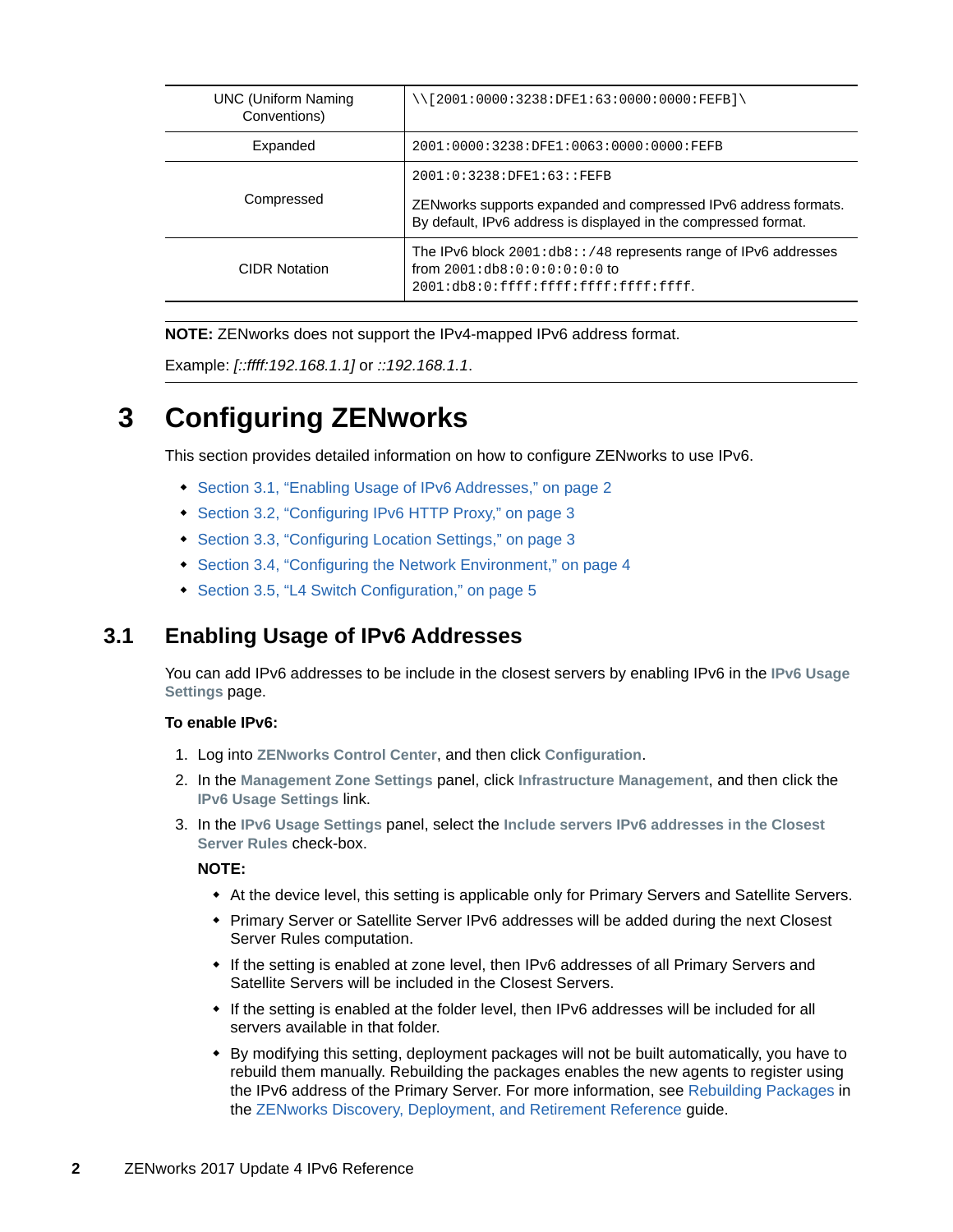4. In the **Preferred Protocol for Communication** drop-down list, select the protocol for communication, and then click **OK**.

By default, IPv4 addresses will be used as preferred address type. If required you can select IPv6 as preferred address type for Closest Server Rules.

#### **NOTE:**

- If you select IPv6, the agents will first try using IPv6 addresses available in the Closest Server Rules to communicate with servers, before trying IPv4 addresses.
- The **Preferred Protocol for Communication** setting can be overridden at the **Locations** level and at the **Network Environments** level.

# <span id="page-2-0"></span>**3.2 Configuring IPv6 HTTP Proxy**

A device can connect to a ZENworks Server using a Proxy Server. ZENworks 2017 Update 1 enables you to specify a HTTP proxy with IPv6 address.

To configure a HTTP Proxy, perform the following:

- **1** Log into ZENworks Control Center, click **Configuration**.
- **2** In the **Configuration** page, click **Infrastructure Management**, and then click **HTTP Proxy Settings**.
- **3** In the **HTTP Proxy Settings** page, click **Add** in the **HTTP Proxy Settings for Agents** panel.
- **4** In the Add Proxy Settings window, specify the following information and then click **OK**.
	- **Proxy Address:** IP address of the Proxy Server

Use the supported IP address notation. For example: *2001:db8::ff00:42:8329*

- **Port:** Port number on which the Proxy Server is listening.
- **Network Segment (in CIDR notation):** Specify the network segment in CIDR notation.

For example: 2001:db8::0/48 represents range of IPv6 addresses from 2001:db8:0:0:0:0:0:0 to 2001:db8:0:ffff:ffff:ffff:ffff:ffff.

# <span id="page-2-1"></span>**3.3 Configuring Location Settings**

Configuring Location settings remains the same in ZENworks 2017 Update 1. However, while defining the details of the location, the **Preferred Protocol for Communication** setting is introduced to configure the protocol that should be used first by the agent while contacting the server.

**Preferred Protocol for Communication:** Click the **Override Setting** link to override the configured setting. By default, the value is inherited from the zone settings.

- Specify IPv4 if you want the devices in the location to first try communicating with the servers using IPv4 URLs, before attempting IPv6 URLs.
- Specify IPv6 if you want the devices in the location to first try communicating with the servers using IPv6 URLs, before attempting IPv4 URLs.

For more information on locations, see the [Creating and Managing Locations](https://www.novell.com/documentation/zenworks-2017-update-4/pdfdoc/zen_sys_location/zen_sys_location.pdf#boul03n) section in the [ZENworks Location Awareness Reference](https://www.novell.com/documentation/zenworks-2017-update-4/pdfdoc/zen_sys_location/zen_sys_location.pdf#bookinfo) guide.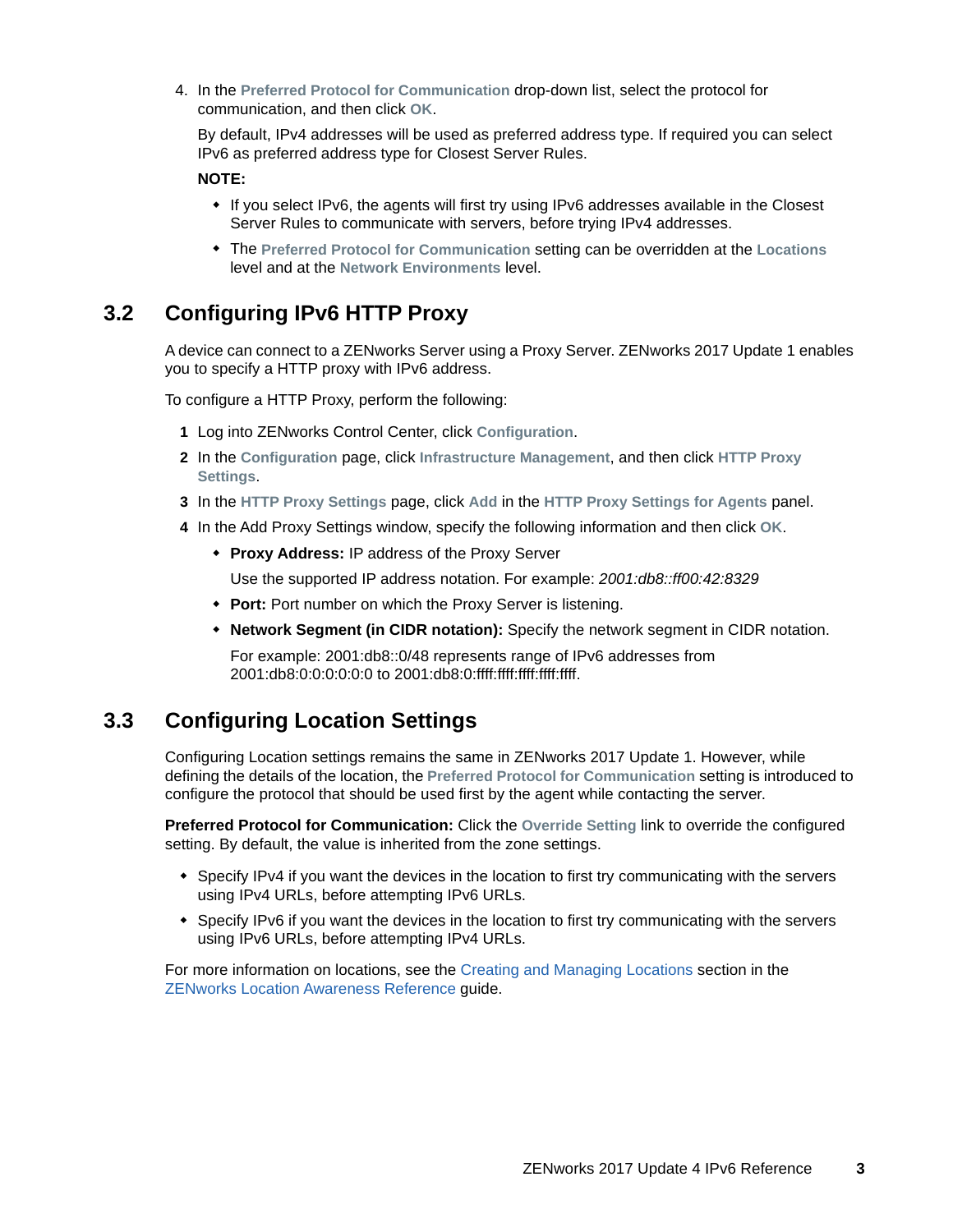# <span id="page-3-0"></span>**3.4 Configuring the Network Environment**

The procedure to configure a network environment remains the same as that in the previous releases. However, few enhancements have been made for ZENworks 2017 Update 1. Following are some of the enhancements:

- **1** All Network Environments are enhanced to support IPv6.
- **2** While defining details of the Network Environment, a new field **Preferred Protocol for Communication** is introduced.

**Preferred Protocol for Communication:** Click the **Override Setting** link to override the configured setting. By default, the value is inherited from the location or zone settings.

- Specify IPv4 if you want the devices in the network environment to first try communicating with the servers using IPv4 URLs, before attempting IPv6 URLs.
- Specify IPv6 if you want the devices in the network environment to first try communicating with the servers using IPv6 URLs, before attempting IPv4 URLs.
- **3** HTTP Proxy details can be defined for both IPv4 and IPv6.

Agents use IPv4 Proxy to communicate through IPv4 and IPv6 proxy to communicate through IPv6.

**4** A new network service DNS Resolution is introduced in ZENworks 2017 Update 1. For more information, see the [DNS Resolution](#page-3-1) section.

For more information on Network Environment, see the [Defining Network Environments](https://www.novell.com/documentation/zenworks-2017-update-4/pdfdoc/zen_sys_location/zen_sys_location.pdf#brxyrua) section in the [ZENworks Location Awareness Reference](https://www.novell.com/documentation/zenworks-2017-update-4/pdfdoc/zen_sys_location/zen_sys_location.pdf#bookinfo) guide.

#### <span id="page-3-1"></span>**3.4.1 DNS Resolution**

DNS Resolution is a new network service introduced as part of ZENworks Update 1. This network service enables you to define the network environment based on the DNS resolution, which is useful in determining the location of managed devices.

This network service is matched, if a given host name/domain name resolves to any of the specified IP addresses or resolves to any IP address. Based on your need, you can configure the setting like other network services to match the network.

To enable DNS Resolution, specify the following:

 **Operator:** Determines how the DNS Resolution that you configure must be evaluated with the DNS settings of the managed device to identify the network environment. The possible operators are equal  $(=)$  and not equal  $(<=)$ .

Select = to match the network service if the DNS Resolution that you configure matches with the DNS Resolution of the managed device.

Select <> to identify the network environment if the DNS Resolution that you configure does not match with the DNS Resolution of the managed device.

- **Domain Name:** The domain name that the devices should attempt resolving.
- **IP Address Resolution:** Select specific IP addresses or Any IP address that resolves with the domain name.

#### **Specify IP Addresses:**

This Network Service will be matched if the given domain name resolves to any of the IP addresses in specified addresses. Specify the IP addresses and then click Add. Repeat the step to add multiple IP addresses

To remove any IP address, select the IP address, and then click Remove.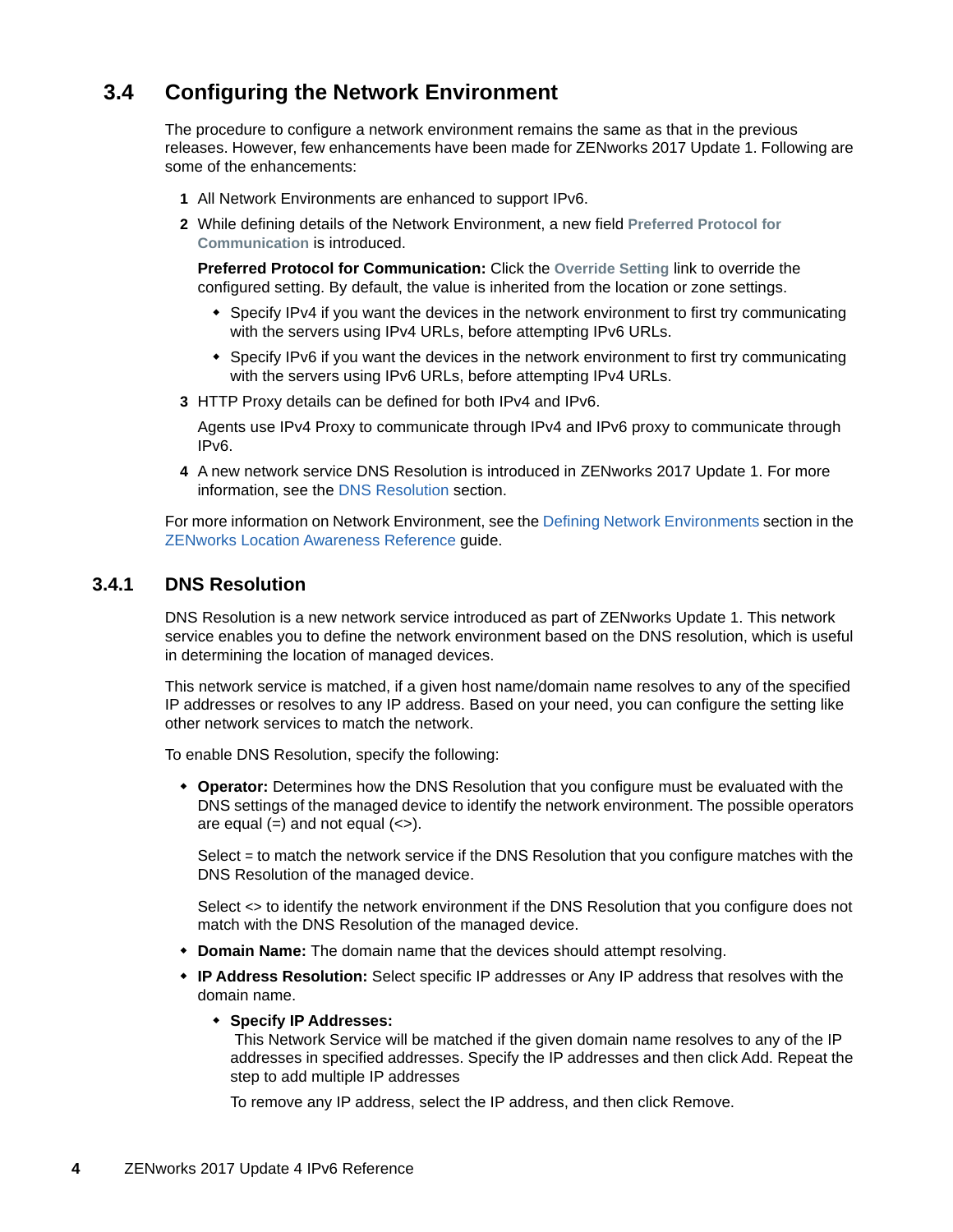- **Any IP Address:** This Network service will be matched if the given domain name or host name resolves to any IP address.
- **Match Required:** Select this option if you require a match with this DNS Resolution for the ZENworks Agent to select this network environment. All the required matches must be met for the network environment to be selected.

# <span id="page-4-0"></span>**3.5 L4 Switch Configuration**

The Layer 4 switching is primarily responsible for the analysis and control of network traffic at the transport layer of the OSI model. It inspects each packet and makes forward and routing decision based on other layers. In ZENworks Control Center, You can define L4 switch in any of the following ways:

- [Section 3.5.1, "Defining an Empty L4 Switch," on page 5](#page-4-1)
- [Section 3.5.2, "Defining an L4 Switch from Selection," on page 5](#page-4-2)
- [Section 3.5.3, "Adding Servers to L4 Switch," on page 6](#page-5-0)

### <span id="page-4-1"></span>**3.5.1 Defining an Empty L4 Switch**

- **1** In ZENworks Control Center, click configuration.
- **2** In the Configuration page, click the Infrastructure Management panel.
- **3** In the Infrastructure Management panel, click the Closest Server Default Rule link.
- **4** Based on your requirements, you can define L4 switch in the collection, content, Configuration or Authentication server.
- **5** Click the L4 Switch button, and then select Create Empty L4 Switch Definition.
- **6** In the Create Empty L4 Switch Definition panel, specify the following information and click OK.
	- **Name:** Name of the L4 switch.
	- **DNS Name/IPv4 Address:** In this field, you can either specify an IPv4 address or a DNS name that resolves to an IPv4 address of the L4 switch.
	- **DNS Name/IPv6 Address:** In this field, you can either specify an IPv6 address or a DNS name that resolves to an IPv6 address of the L4 switch.

When you define an empty L4 Switch Definition, none of the primary servers will be included in the L4 switch, you must add it manually.

### <span id="page-4-2"></span>**3.5.2 Defining an L4 Switch from Selection**

- **1** In ZENworks Control Center, click configuration.
- **2** In the Configuration page, click the Infrastructure Management panel.
- **3** In the Infrastructure Management panel, click the Closest Server Default Rule link.
- **4** Based on your requirements, you can define L4 switch in the collection, content, Configuration or Authentication server.
- **5** Select servers that you want to include in this L4 Switch Definition, click the L4 Switch button, and then select L4 switch Definition from Selection.
- **6** In the Create L4 Switch Definition from Selection panel, specify the following information and click OK.
	- **Name:** Name of the L4 switch.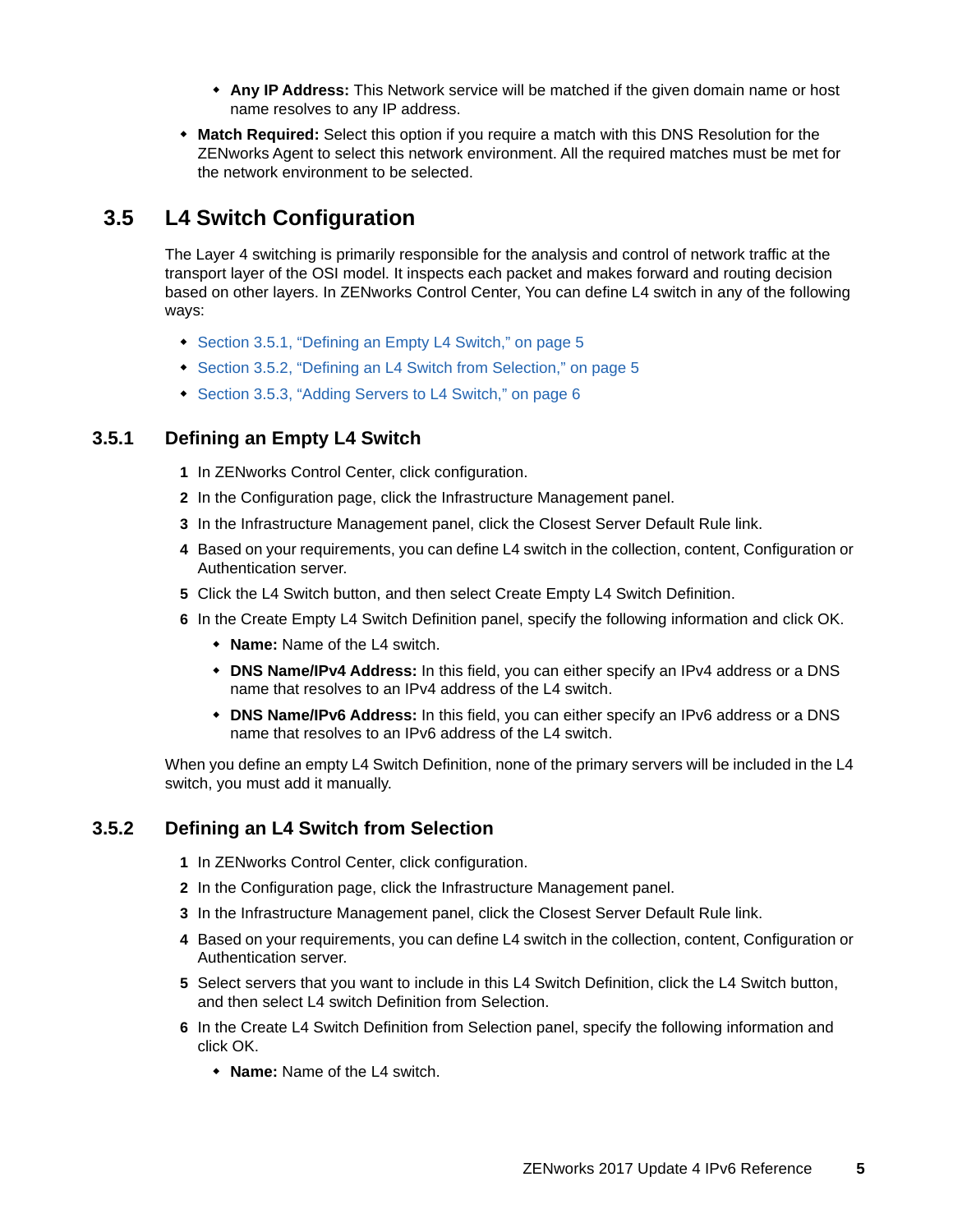- **DNS Name/IPv4 Address:** In this field, you can either specify an IPv4 address or a DNS name that resolves to an IPv4 address of the L4 switch.
- **DNS Name/IPv6 Address:** In this field, you can either specify an IPv6 address or a DNS name that resolves to an IPv6 address of the L4 switch.

The selected servers will be added in the L4 switch.

### <span id="page-5-0"></span>**3.5.3 Adding Servers to L4 Switch**

- **1** In ZENworks Control Center, click configuration.
- **2** In the Configuration page, click the Infrastructure Management panel.
- **3** In the Infrastructure Management panel, click the Closest Server Default Rule link.
- **4** Based on your requirements, you can define L4 switch in the collection, content, Configuration or Authentication server.
- **5** Select servers that you want to include in this L4 Switch Definition, click the L4 Switch button, and then select L4 switch Definition from Selection.
- **6** In the Add to Existing/New L4 Switch Definition panel, you can either define a L4 switch or select an existing switch.
	- **1. Select Existing:** Select this option, select an existing switch definition, and then click Ok.
	- **2. Create New:** Select this option, specify the following information, and then click OK.
		- **Name:** Name of the L4 switch.
		- **DNS Name/IPv4 Address:** In this field, you can either specify an IPv4 address or a DNS name that resolves to an IPv4 address of the L4 switch.
		- **DNS Name/IPv6 Address:** In this field, you can either specify an IPv6 address or a DNS name that resolves to an IPv6 address of the L4 switch.

**NOTE:** In the Closest Server Default Rules page, the check mark indicates whether the server or L4 has either IPv4 or IPv6, or both.

When you add a server to a group, then both IPv4 and IPv6 URLs of the server will be part of the group. You cannot add the part of the Primary Server (IPv4 or IPv6 URLs) to the group separately.

| <b>Protocols</b><br>enabled on | <b>Protocols configured on L4 Switch</b>                                                                                                  |                                                                                                                                                 |               |  |
|--------------------------------|-------------------------------------------------------------------------------------------------------------------------------------------|-------------------------------------------------------------------------------------------------------------------------------------------------|---------------|--|
| Primary<br><b>Servers</b>      | IP <sub>v4</sub>                                                                                                                          | IP <sub>v6</sub>                                                                                                                                | $IPv4 + IPv6$ |  |
| IPv4                           | <b>Supported</b><br>IPv4 URLs of this Primary<br>Server will be replaced by<br>IPv4 URLs of the L4 Switch in<br>the Closest Server Rules. | Not Supported                                                                                                                                   | Not Supported |  |
| IP <sub>v6</sub>               | Not Supported                                                                                                                             | <b>Supported</b><br><b>IPv6 URLs of this Primary</b><br>Server will be replaced by<br>IPv6 URLs of the L4 Switch in<br>the Closest Server Rules | Not Supported |  |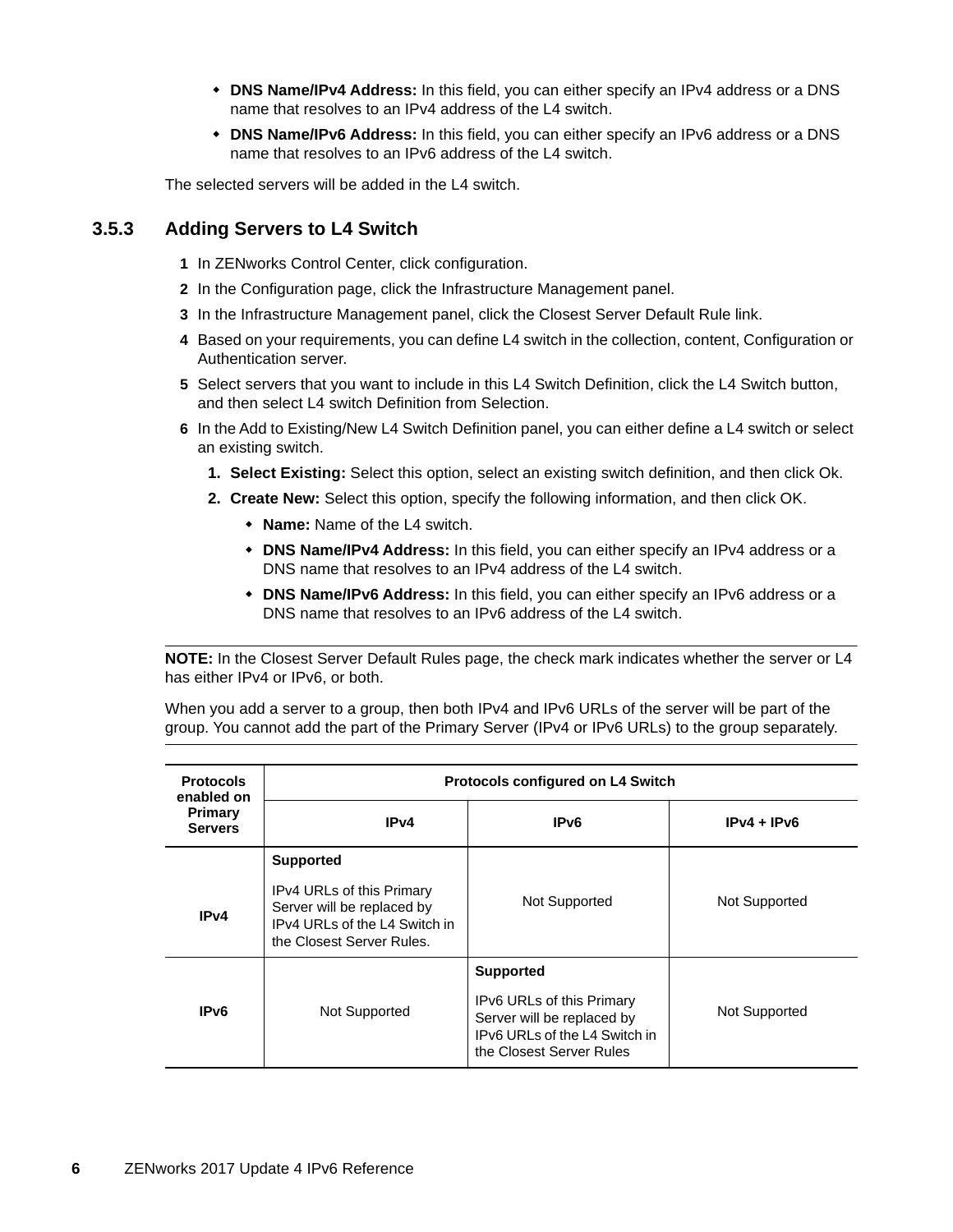| <b>Protocols</b><br>enabled on   | <b>Protocols configured on L4 Switch</b>                                                                                                                                                                                                                                                                                                                              |                                                                                                                                                                                                                                                                                                                                                                       |                                                                                                                                                            |  |
|----------------------------------|-----------------------------------------------------------------------------------------------------------------------------------------------------------------------------------------------------------------------------------------------------------------------------------------------------------------------------------------------------------------------|-----------------------------------------------------------------------------------------------------------------------------------------------------------------------------------------------------------------------------------------------------------------------------------------------------------------------------------------------------------------------|------------------------------------------------------------------------------------------------------------------------------------------------------------|--|
| <b>Primary</b><br><b>Servers</b> | IPv4                                                                                                                                                                                                                                                                                                                                                                  | IP <sub>v6</sub>                                                                                                                                                                                                                                                                                                                                                      | $IPv4 + IPv6$                                                                                                                                              |  |
|                                  | <b>Supported</b>                                                                                                                                                                                                                                                                                                                                                      | <b>Supported</b>                                                                                                                                                                                                                                                                                                                                                      | <b>Supported</b>                                                                                                                                           |  |
| $IPv4 + IPv6$                    | $\bullet$ IPv4 URLs of this<br>Primary Server will be<br>replaced by IPv4 URLs<br>of the L4 Switch in the<br>Closest Server Rules.<br>• The Primary Server<br>object will still be visible<br>outside the L4 switch<br>which indicates that the<br>IPv6 URLs can be<br>directly accessed by the<br>managed devices.<br>Alternately, IPv6 URLs<br>can also be added to | $\bullet$ IPv6 URLs of this<br>Primary Server will be<br>replaced by IPv6 URLs<br>of the L4 Switch in the<br>Closest Server Rules.<br>• The Primary Server<br>object will still be visible<br>outside the L4 switch<br>which indicates that the<br>IPv4 URLs can be<br>directly accessed by the<br>managed devices.<br>Alternately, IPv4 URLs<br>can also be added to | IPv4 and IPv6 URLs of this<br>Primary Server will be<br>replaced by IPv4 and IPv6<br>URLs of the L4 Switch<br>respectively in the Closest<br>Server Rules. |  |
|                                  | another L4 switch with<br>IPv6 address.                                                                                                                                                                                                                                                                                                                               | another L4 switch with<br>IPv4 address.                                                                                                                                                                                                                                                                                                                               |                                                                                                                                                            |  |

For more information on L4 Switch Configuration, see the [Configuring the Closest Server Default](https://www.novell.com/documentation/zenworks-2017-update-4/pdfdoc/zen_sys_location/zen_sys_location.pdf#bafj5yk)  Rule section in the [ZENworks Location Awareness Reference](https://www.novell.com/documentation/zenworks-2017-update-4/pdfdoc/zen_sys_location/zen_sys_location.pdf#bookinfo) guide.

# <span id="page-6-0"></span>**4 Limitations and Known Issues**

This sections includes all the limitations and known issues related to using ZENworks in an IPv6 environment.

- [Section 4.1, "Limitations," on page 7](#page-6-1)
- [Section 4.2, "Known Issues," on page 8](#page-7-1)

### <span id="page-6-1"></span>**4.1 Limitations**

This section lists the limitations while using ZENworks with IPv6.

- [Section 4.1.1, "ZENworks Limitations," on page 7](#page-6-2)
- [Section 4.1.2, "External Limitations," on page 8](#page-7-2)

#### <span id="page-6-2"></span>**4.1.1 ZENworks Limitations**

The following features are not supported:

- Wake-on LAN (WOL)
- Discovery and Deployment
- Intel Active Management Technology (iAMT)
- Remote Management operation from a Linux managed device
- Remote Management of a Linux managed device
- **+ Traditional CASA**
- $\bullet$  Imaging